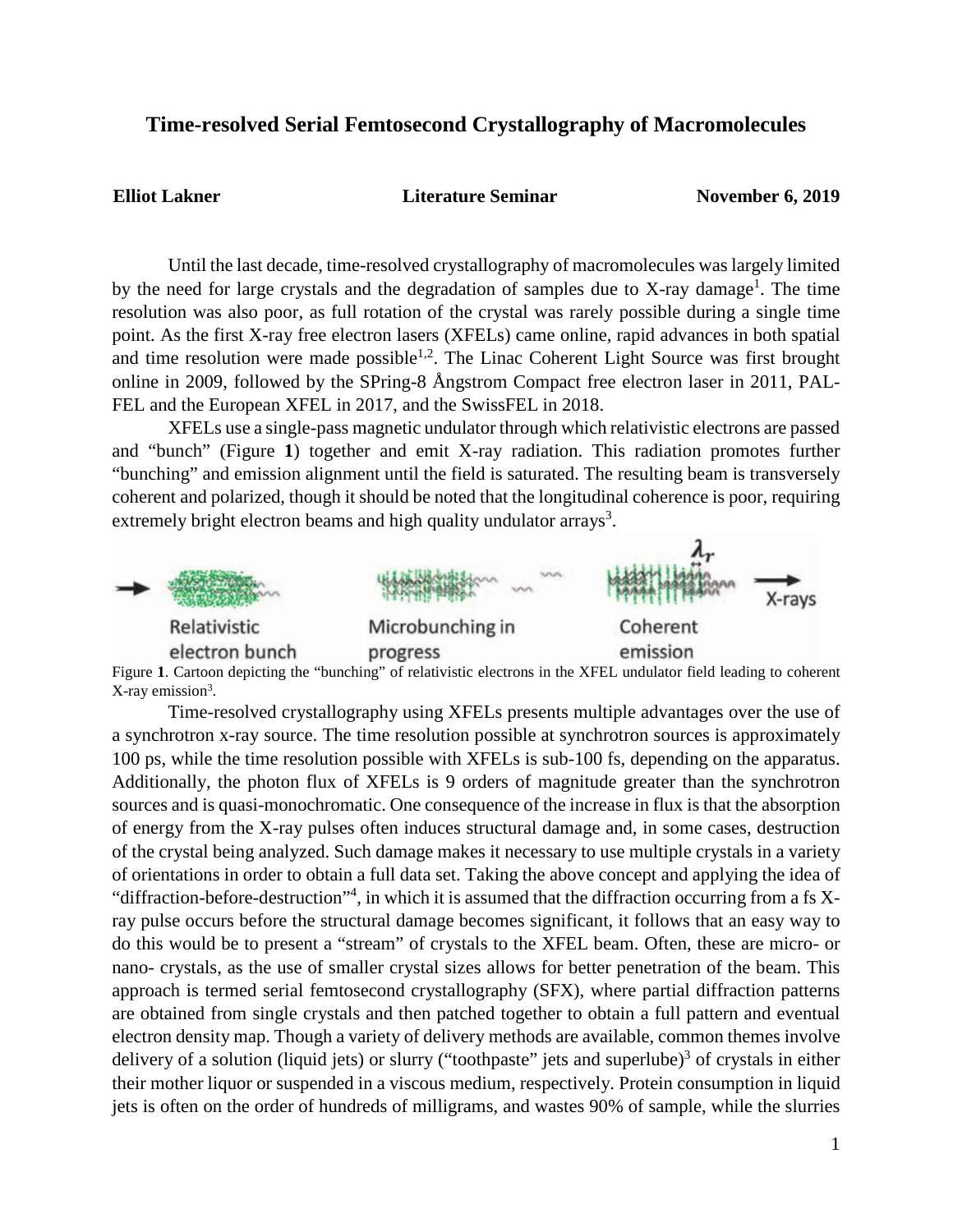of and deposited crystals allow for a slower-moving stream where a greater percentage of the crystals are interrogated by the beam.

Two methods for reaction initiation in time-resolved studies have been well-proven. The first, photo-initiation as seen in pump-probe spectroscopy, "pumps" the samples with a visible wavelength, and then uses the XFEL beam as the probe. Prerequisites for this method of initiation are that the process to be observed can be photo-initiated, whether this is due to photo-induced isomerization as seen in studies of photoactive yellow protein, or the requisite cofactor or substrate is photocaged. The other dominant method is "mix-and-inject"<sup>5</sup>, where the cofactor or substrate is mixed with the crystal slurry and allowed to diffuse through the crystal. This has allowed for the study of enzymatic reactions. Recently, the mix-and-inject technique has been used to determine structures of riboswitch RNA reaction states<sup>6</sup>, as well as antibiotic interactions with  $\beta$ -lactamase<sup>7</sup>.

An excellent case study of photoinitiated TR-SFX is that of determining the structures of intermediates of the oxygen evolving complex (OEC) in photosystem II (PS II). First discovered by Joliot in 1969, a year later Kok proposed a mechanism for oxygen evolution8 (Figure **2a**), wherein the OEC proceeds through 5 intermediate states, triggered by four photo-excitations of the system. In order to probe these states, it is necessary to use a time-resolved method, where the number of excitations is matched to the time point at which the system is probed. Figure **2b** shows the pulse sequences and timing to access states  $S_1$  through  $S_0$ .



Figure 2. **a** Kok's cycle for  $O_2$  evolution proceeding through states  $S_0$  to  $S_4$ , showing light is required to move the mechanism forward<sup>9</sup>. **b** Timeline of pump-probe studies, showing pulse sequences needed to access each state<sup>10</sup>. **c** Structural models of the oxygen evolving complex comparing bonding of O6/Ox (purple/orange, respectively). In 2017, time-resolved studies by Suga *et al*<sup>11</sup> showed evidence of a previously undetected insertion of an oxygen atom (O6/Ox, see Figure **2c**) near the OEC forming a μ-peroxo bridge between Mn atoms during S3. Claiming that the peroxo species was later released as O2, this lent credence to more recently proposed mechanisms for O=O bond formation based in density functional theory calculations.12 Time-resolved measurements taken by Suga *et al* had a 2.35 Å resolution; just a year later, Kern *et al* published time-resolved structures of OEC intermediates with an improved resolution of 2.08  $\AA^{10}$ . This improvement in resolution was enough to better observe the formation of the supposed μ-peroxo bridge, but on structural refinement fitting with the peroxo model, they found a negative electron density correlated with oxygen atoms at the proposed O6 position and instead positive electron density near the Mn1 position. Refinement with Ox located nearer to Mn1 indicates an Ox-O5 distance of 2.1 Å, much longer than reported peroxo bond lengths. Additionally, the position of the Ox was nearly 1  $\AA$  away from that modeled by Suga *et al*. Kern *et al* determined this misinterpretation was likely due to the low resolution of earlier